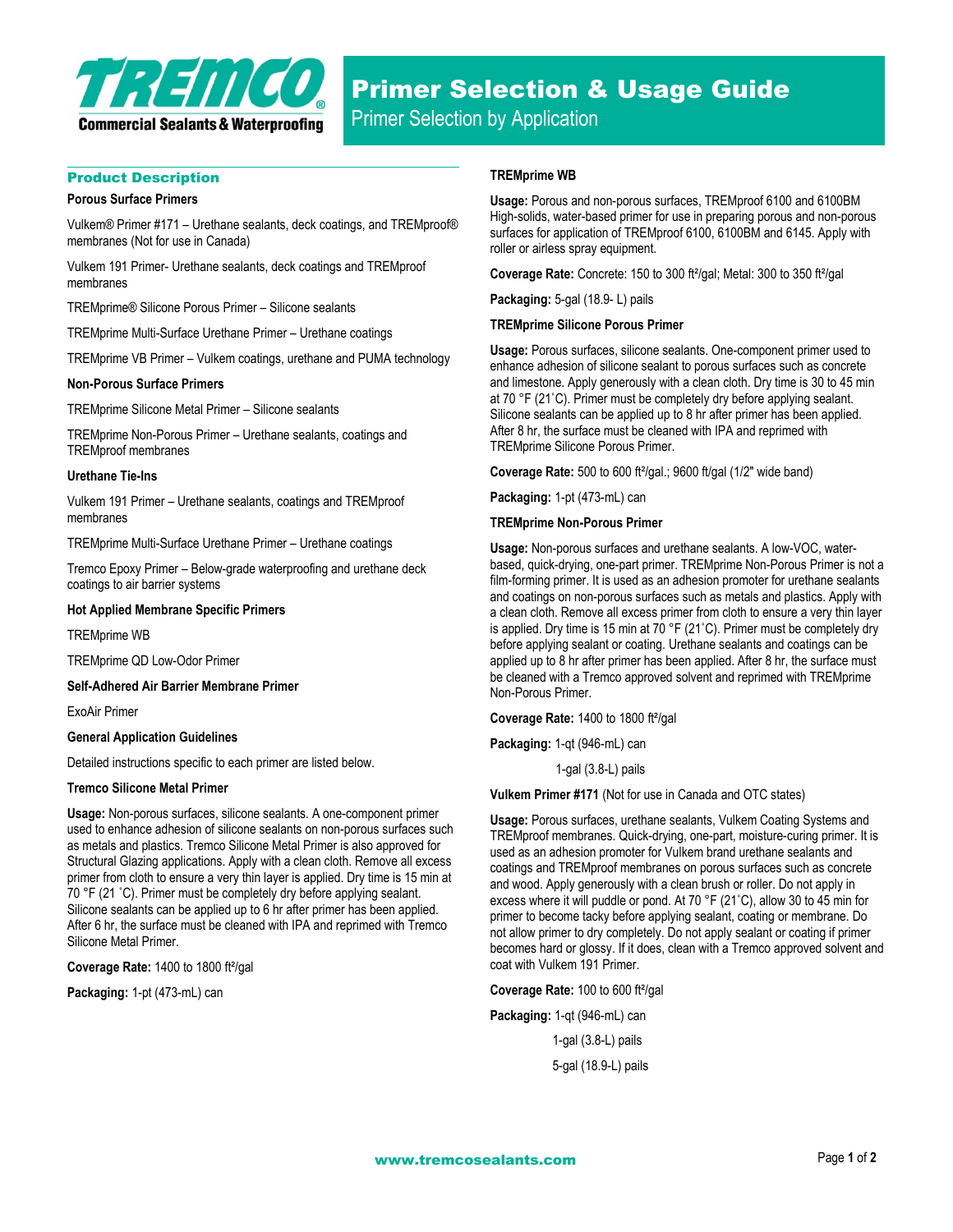# **TREMprime Multi-Surface Urethane Primer**

**Usage:** Porous surfaces, interlaminary, urethane coatings. Low-VOC (<60 g/L), two-part epoxy primer used to condition and prep porous surfaces and existing coatings for application of a new coating layer. Apply with a short nap roller or brush evenly to the surface. Primer must dry completely before coating application as indicated by turning from milky-white to completely clear.

**Coverage Rate:** 200 to 300 ft²/gal

**Packaging:** 3-gal (11.4- L) kits:

Part A: 2-gal (7.6 L) can

Part B: 1-gal (3.8 L) can

### **Vulkem 191 Primer**

**Usage:** Porous surfaces, interlaminary, urethane sealants, coatings and TREMproof membranes. It is used to prepare surfaces of cured urethane sealants, coatings and TREMproof membranes that will be sealed with a fresh coat. Apply with a clean brush or roller. Do not apply in excess or allow to puddle. Use a short nap roller only. Dry time is 25 to 45 min at 70 °F (21˚C). Apply coating or sealant within 1 to 2 hr after application when primer is still tacky but does not come off substrate. Primer will yellow with time if left exposed. Do not apply in excess to other substrates not intended to be coated. Do not apply sealant or coating if primer becomes hard or glossy. If it does, clean with a Tremco approved solvent and reprime with Vulkem 191 Primer.

**Coverage Rate:** 400 to 450 ft²/gal for interlaminary applications. VOCcompliant.

**Packaging:** 1-qt (946-mL) can

1-gal (3.8-L) pails

5-gal (18.9-L) pails

### **TREMprime VB**

**Usage:** Two-component, epoxy-based, solvent-free vapor barrier primer for mitigating vapor drive caused by moisture in concrete for use with our Vulkem coatings, including Vulkem EWS.

**Coverage Rate:** For concrete RH of 88% or above, two coats of TREMprime VB are required.

When applied in one coat, 1 gal / 100 sq. ft. (16 mils).

When applied in two coats, 1 gal / 100 sq. ft. (16 mils) each, 20-40 mesh silica sand broadcast into second coat until refusal.

**Packaging:** 3.6-gal (13.6-L) kits: Part A - 2.4-gal (9.08 L) pail Part B - 1.2-gal (4.54 L) pail

# **TREMprime QD Low-Odor Primer**

**Usage:** Porous and non-porous surfaces, TREMproof 6100 solvent-based modified bituminous roofing primer for use in preparing porous and nonporous surfaces for application of TREMproof 6100.

**Coverage Rate:** Concrete: 150 to 300 ft²/gal; Metal: 300 to 350 ft²/gal

**Packaging:** 5-gal (18.9- L) pails

### **ExoAir Primer**

**Usage:** ExoAir Primer is specifically formulated for use with the ExoAir membranes. It can be used on porous and non-porous substrates. Surfaces to be primed should be dry, clean, smooth, firm, free of dust, mud, loose mortar, or any other substance that may prevent placement and bonding of the ExoAir membrane. Allow the ExoAir Primer to develop a tack, nontransferrable film (typically 15 to 30 min) prior to installing any membrane. Prime only those surfaces that will be completed that day.

**Coverage Rate:** Approximately 250 ft<sup>2</sup>/gal (6 m<sup>2</sup>/L), depending on porosity and texture of substrate.

**Packaging:** 5-gal (18.9- L) pails

**Color**: Green

### **TREMprime HR Primer**

**Usage:** Porous and non-porous surfaces for application of Tremco hotapplied asphaltic fluids. Solvent-based modified bituminous primer promotes adhesion of Tremco asphaltic hot-applied fluids such as TREMproof 6100 and TREMproof 6100BM.It is a multi-purpose primer and can be used on a variety of surfaces, such as concrete, masonry, metal, gypsum, and new or weathered bituminous surfaces. Apply using a brush, short nap roller or airless spray system.

**Coverage Rate:** 200 to 400 ft²/gal

**Packaging:** 5-gal (18.9- L) pails